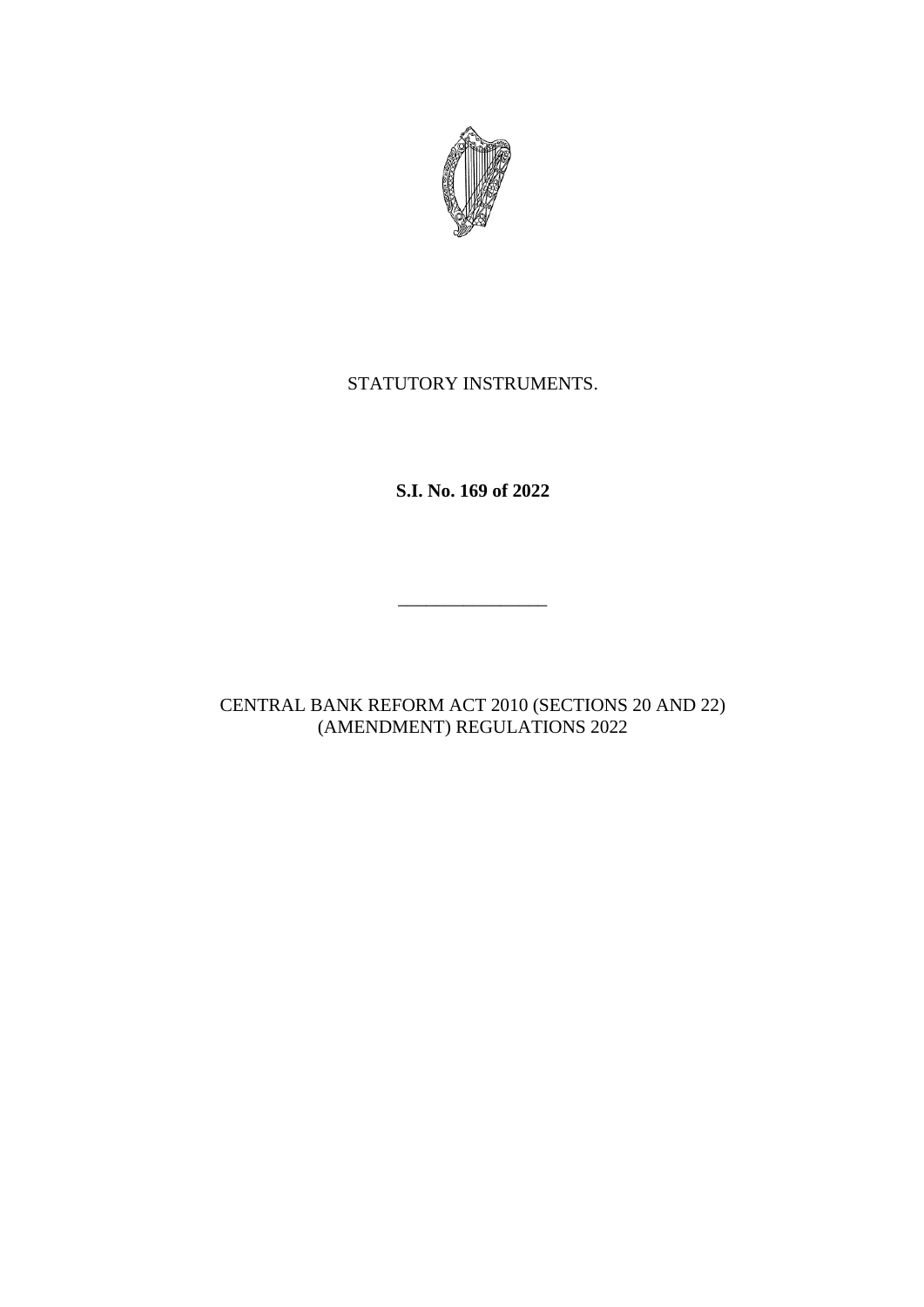## S.I. No. 169 of 2022

#### CENTRAL BANK REFORM ACT 2010 (SECTIONS 20 AND 22) (AMENDMENT) REGULATIONS 2022

In exercise of the powers conferred on the Central Bank of Ireland ("the Bank") by section 20(1) and section 22(2) of the Central Bank Reform Act 2010 the Bank hereby makes the following Regulations:

1. These Regulations may be cited as the Central Bank Reform Act 2010 (Sections 20 and 22) (Amendment) Regulations 2022.

2. In these Regulations, "Principal Regulations" means the Central Bank Reform Act 2010 (Sections 20 and 22) Regulations 2011 [S.I. No. 437 of 2011] as amended.

3. Schedule 2 to the Principal Regulations is amended by the substitution therefor of the Schedule to these Regulations.

Signed for and on behalf of the CENTRAL BANK OF IRELAND 4 April 2022

DERVILLE ROWLAND, Director General Financial Conduct.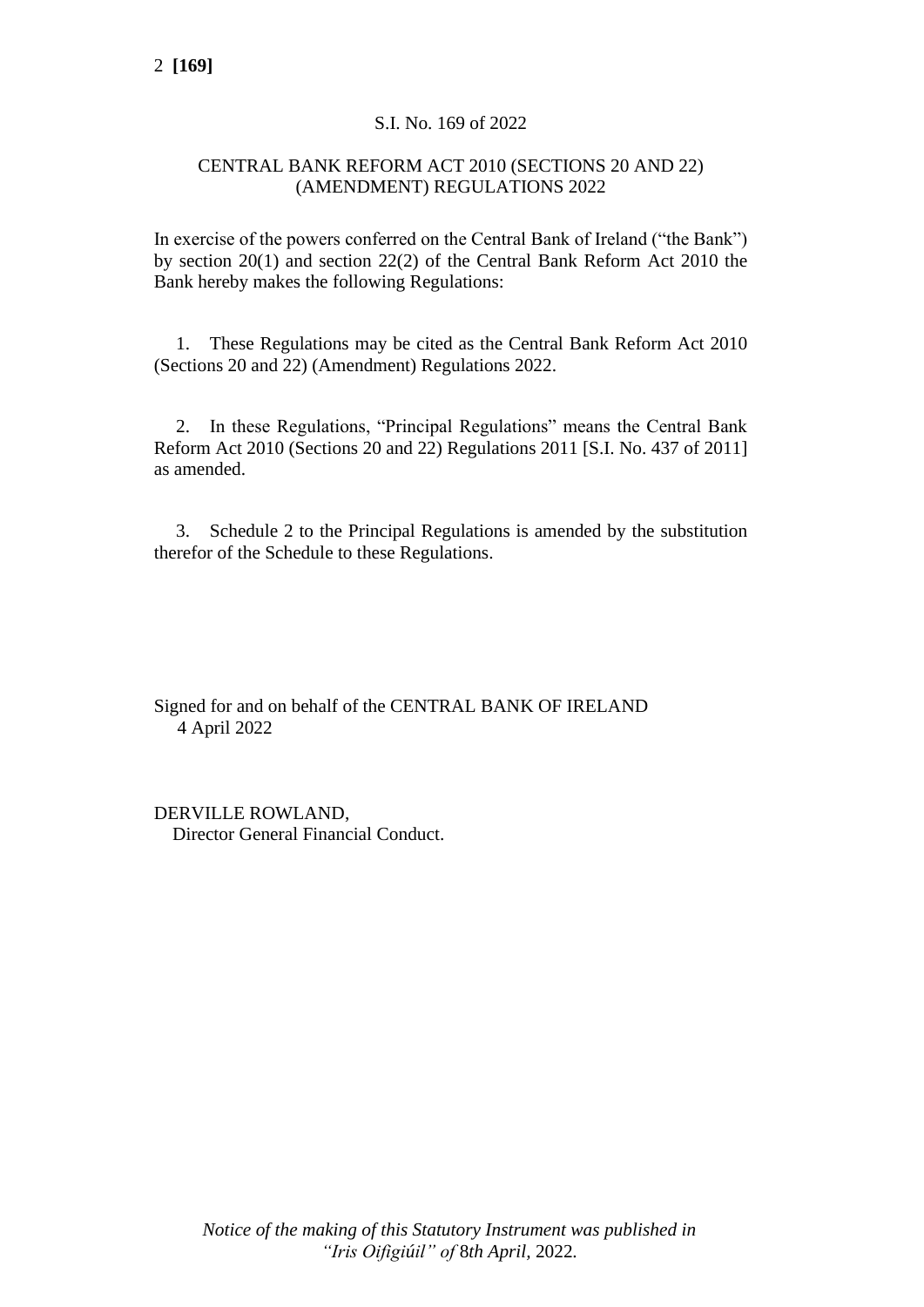#### **Schedule**

#### **"Schedule 2**

#### **Pre-Approval Controlled Functions**

#### **Part 1**

#### **Pre-Approval Controlled Functions**

#### **in relation to**

#### **All Regulated Financial Service Providers (other than a certified person within the meaning of section 55 of the Investment Intermediaries Act 1995)**

- 1. In the case of a regulated financial service provider that is a body corporate incorporated in the State, a person who holds or performs the duties of any of the following positions or offices in the regulated financial service provider:
	- (a) the office of:
		- (i) executive director (PCF-1),
		- (ii) non-executive director (PCF-2A),
		- (iii) independent non-executive director (PCF-2B)
	- (b) the office of chair of the board (PCF-3),
	- (c) the office of chair of the audit committee (PCF-4),
	- (d) the office of chair of the risk committee (PCF-5),
	- (e) the office of chair of the remuneration committee (PCF-6),
	- (f) the office of chair of the nomination committee (PCF-7),
	- (g) the office of chief executive (PCF-8),
	- (h) the office of chief operating officer (PCF-42).
- 2. In the case of a regulated financial service provider that is a partnership established in the State, each member of the partnership except limited partners within the meaning of section 3 of the Investment Limited Partnerships Act 1994 (PCF-9).
- 3. In the case of a regulated financial service provider that is a natural person and where that provider has its principal place of business in the State, that person (PCF-10).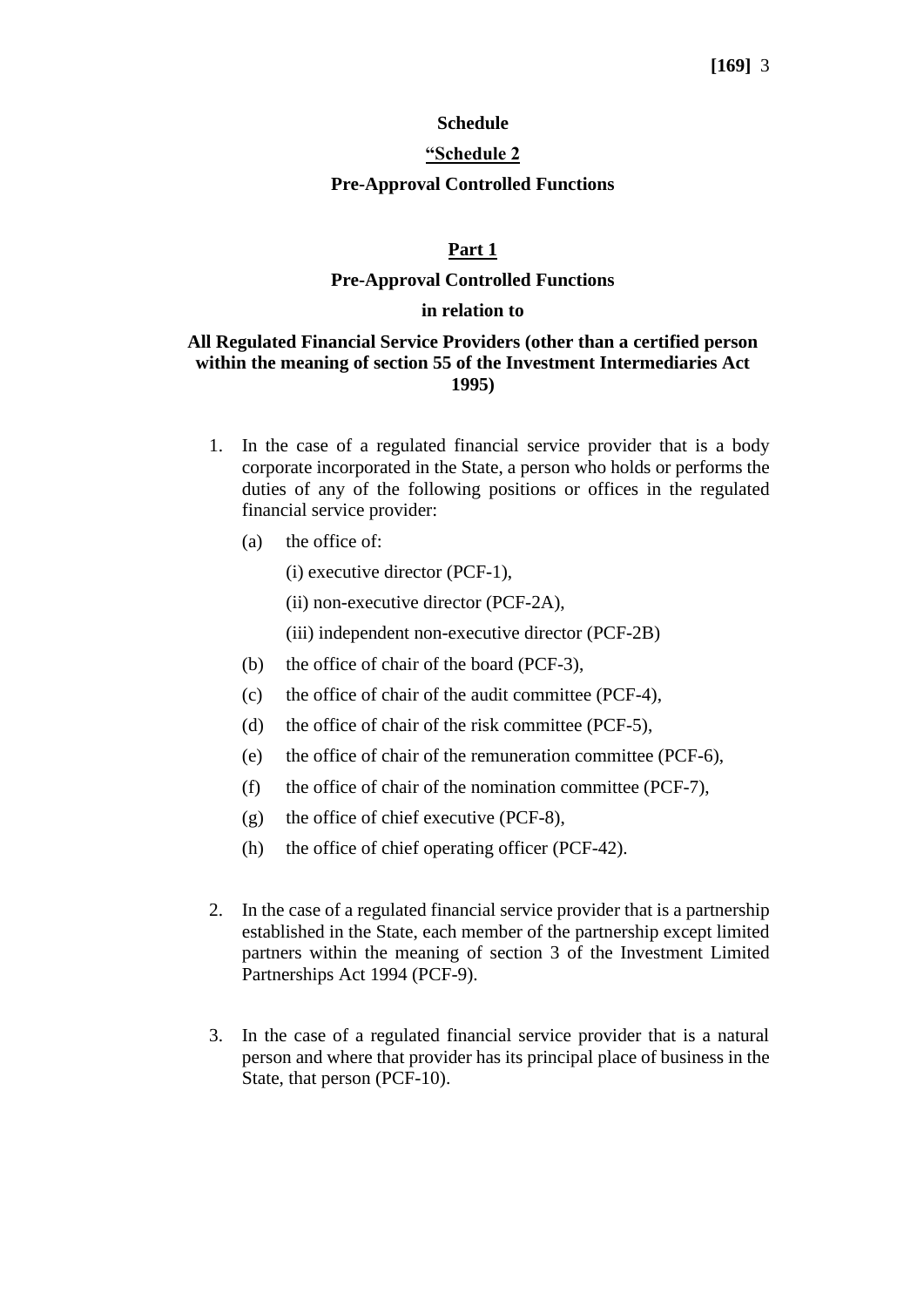- 4 **[169]**
	- 4. In the case of each regulated financial service provider established in the State:
		- (a) Head of Finance (PCF-11),
		- (b) Head of Compliance (PCF-12),
		- (c) Head of Internal Audit (PCF-13),
		- (d) Chief Risk Officer (PCF-14),
		- (e) Branch Manager of branches established outside the State (PCF-16),
		- (f) Head of Retail Sales (PCF-17),
		- (g) Chief Information Officer (PCF-49),
		- (h) Head of Anti-Money Laundering and Counter Terrorist Financing Compliance (PCF-52).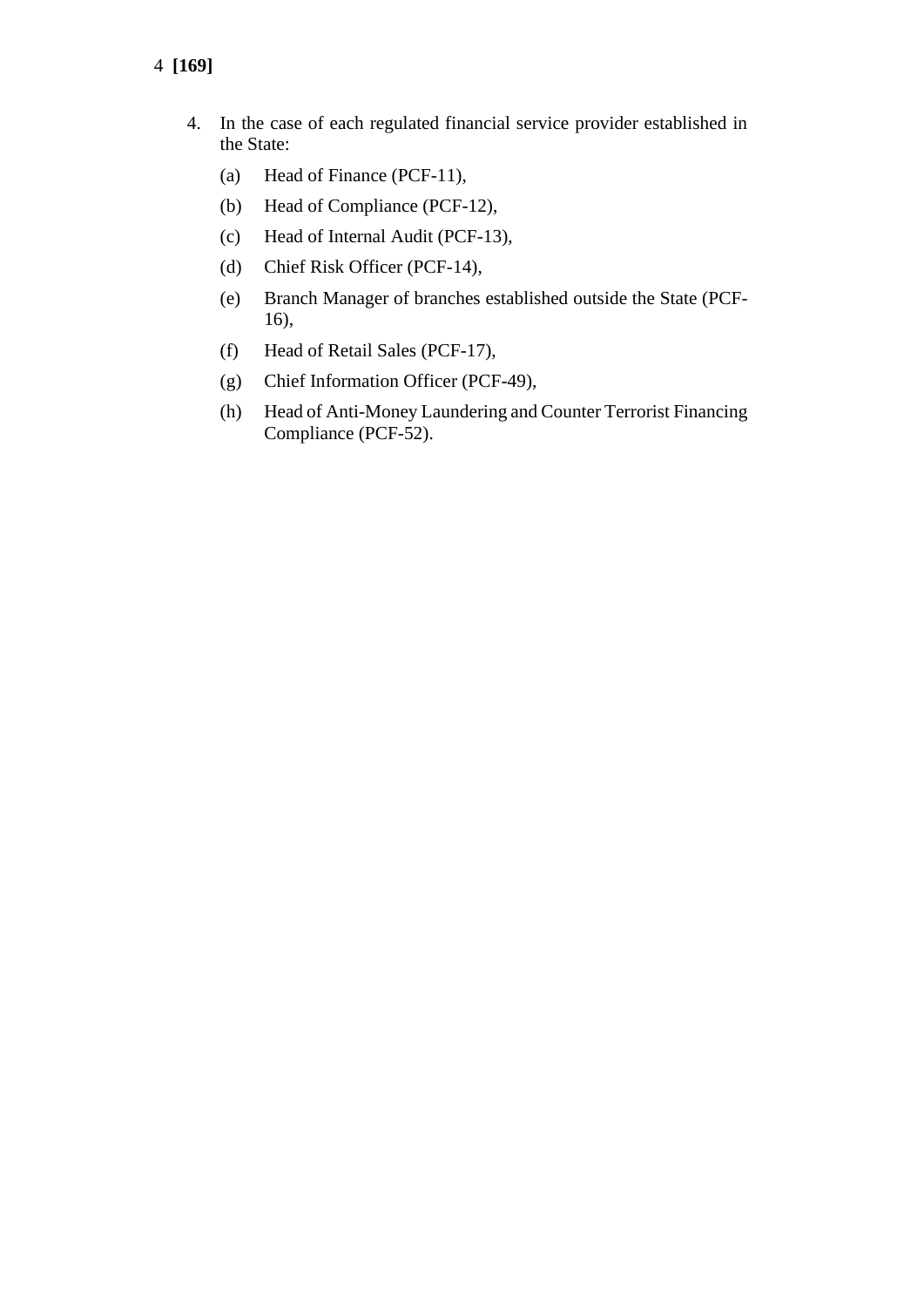#### **Part 2**

# **Pre-Approval Controlled Functions in relation to**

## **Specified Regulated Financial Service Providers**

A person who performs one or more of the following functions in respect of a regulated financial service provider established in the State:

- 1. In respect of:
	- (a) an Insurance Undertaking or a Reinsurance Undertaking within the meaning of the European Union (Insurance and Reinsurance) Regulations 2015 or the Finance (Miscellaneous Provisions) Act 2015, other than a Captive Insurance Undertaking, a) Captive Reinsurance Undertaking or a Special Purpose Reinsurance Vehicle:
		- i. Head of Underwriting (PCF-18),
		- ii. Head of Investment (PCF-19),
		- iii. Head of Claims (PCF-43),
	- (b) an Insurance Undertaking or a Reinsurance Undertaking within the meaning of the European Union (Insurance and Reinsurance) Regulations 2015, other than a Special Purpose Reinsurance Vehicle:
		- i. Head of Actuarial Function (PCF-48).
- 2. In respect of a Credit Institution within the meaning of the European Union (Capital Requirements) Regulations 2014:
	- (a) Head of Treasury (PCF-21),
	- (b) Head of Credit (PCF-22),
	- (c) Head of Asset & Liability Management (PCF-23)
	- (d) Head of Material Business Line (PCF-50) where such a material business line satisfies either of the following quantitative criteria:
		- i. has gross total assets equal to or in excess of  $\epsilon$ 10 billion; or
		- ii. accounts for 10 per cent or more of the firm's gross revenue.
	- (e) Head of Market Risk (PCF-51) in credit institutions which exceed either of the following metrics<sup>1</sup>:

<sup>&</sup>lt;sup>1</sup> As reported in quarterly COREP and FINREP regulatory reporting.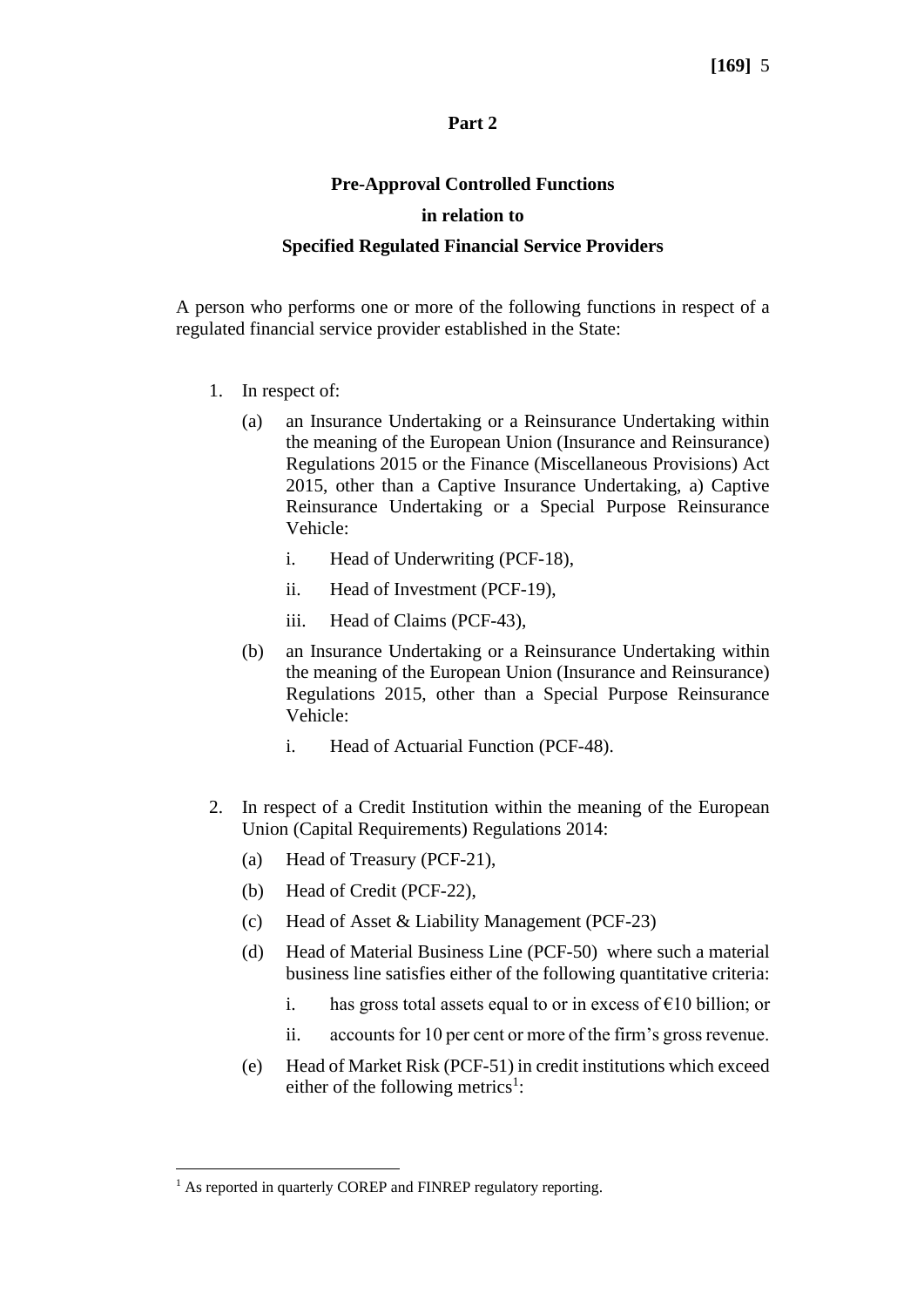- i. €500m of market risk (including Credit Valuation Adjustment ) Risk Weighted Assets; or
- ii.  $\epsilon$ 100bn of notional derivatives traded.
- 3. In respect of a Market Operator of a Regulated Market within the meaning of the European Communities (Markets in Financial Instruments) Regulations 2007:
	- (a) Head of Traded Markets (PCF-24),
	- (b) Head of International Primary Markets (PCF-25),
	- (c) Head of Regulation (PCF-26),
	- (d) Head of Operations (PCF- 27).
- 4. In respect of :
	- (a) an Investment Firm within the meaning of the European Communities (Markets in Financial Instruments) Regulations 2007 or an Investment Business Firm authorised or required to be authorised under section 10 of the Investment Intermediaries Act 1995 other than:
		- an investment business firm which solely carries on the business of an investment product intermediary (within the meaning of section 25 of the Investment Intermediaries Act 1995); or
		- an entity authorised or required to be authorised under section 10 of the Investment Intermediaries Act 1995 which solely carries out:
			- $\triangleright$  the administration of collective investment schemes, including the performance of valuation services or fund accounting services or acting as a transfer agent or a registration agent for such schemes; or
			- $\triangleright$  custodial operations involving the safekeeping and administration of investment instruments; or
	- (b) an alternative investment fund manager within the meaning of the European Union (Alternative Investment Fund Managers) Regulations 2013:
		- i. Branch Managers within the State (PCF-28),
		- ii. Head of Trading (PCF-29),
		- iii. Chief Investment Officer (PCF-30)
		- iv. Head of Client Asset Oversight (PCF-45),
		- v Head of Investor Money Oversight (PCF-46).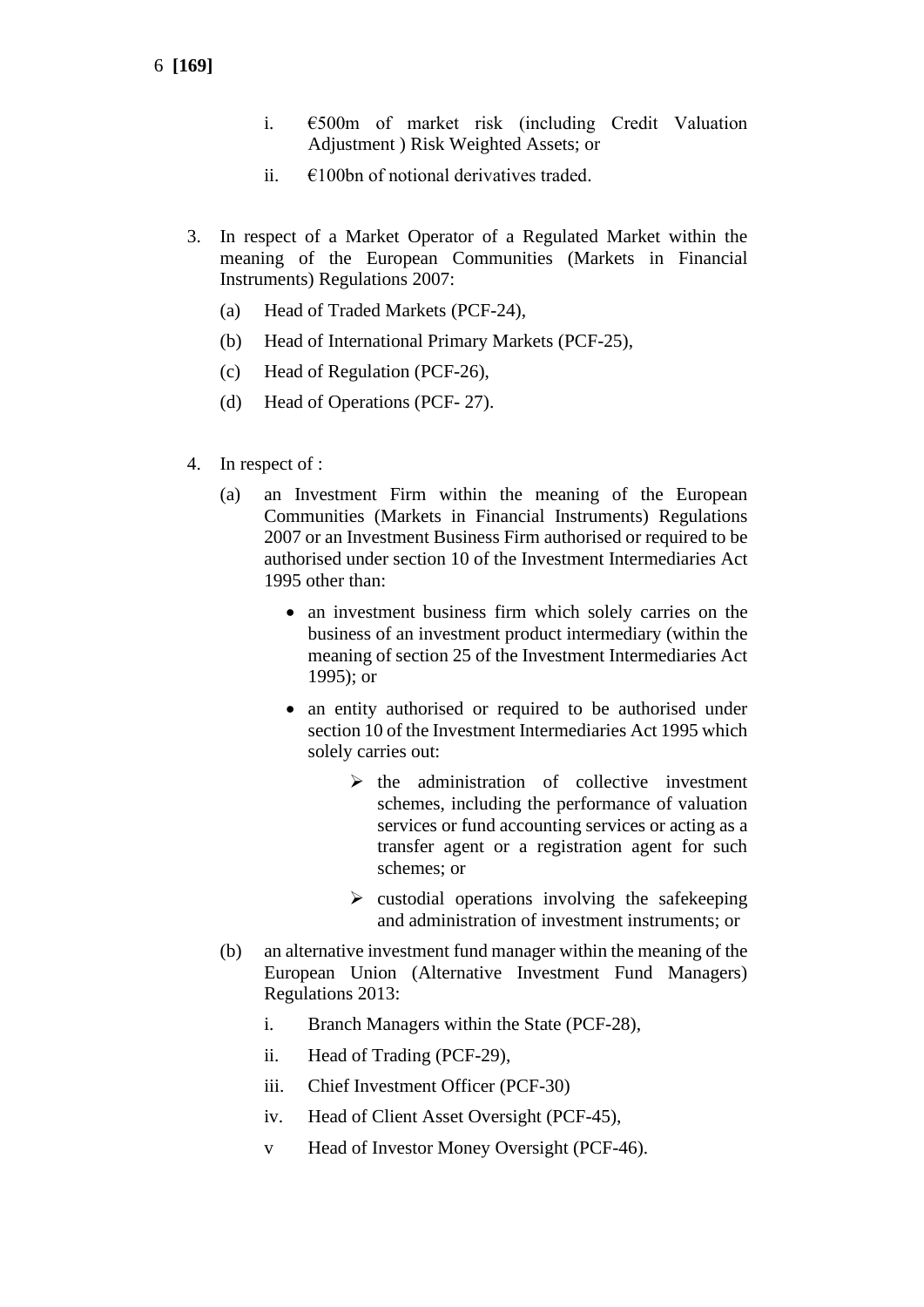- 5. In respect of:
	- (a) an entity authorised or required to be authorised under section 10 of the Investment Intermediaries Act 1995 which carries out:
		- the administration of collective investment schemes, including the performance of valuation services or fund accounting services or acting as a transfer agent or a registration agent for such schemes; or
		- custodial operations involving the safekeeping and administration of investment instruments; or
	- (b) trustees within the meaning of the European Communities (Undertakings for Collective Investment in Transferable Securities) Regulations 2011 or the Unit Trusts Act 1990 or Part XIII of the Companies Act 1990 or Custodians within the meaning of the Investment Limited Partnerships Act 1994 or the Investment Funds, Companies and Miscellaneous Provisions Act 2005; or
	- (c) an alternative investment fund manager within the meaning of the European Union (Alternative Investment Fund Managers) Regulations 2013:
		- i. Branch Managers within the State (PCF-32),
		- ii. Head of Transfer Agency (PCF-33),
		- iii. Head of Accounting (Valuations) (PCF-34),
		- iv. Head of Trustee Services (PCF-35),
		- v. Head of Custody Services (PCF-36);
		- vi. Head of Investor Money Oversight (PCF-46).
- 6. In respect of:
	- (a) a UCITS Self-Managed Investment Company or Management Company within the meaning of the European Communities (Undertakings for Collective Investment in Transferable Securities) Regulations 2011; or
	- (b) Management Company within the meaning of the Unit Trusts Act 1990 or Part XIII of the Companies Act 1990 or Investment Funds, Companies and Miscellaneous Provisions Act 2005; or
	- (c) General Partner within the meaning of the Investment Limited Partnerships Act 1994; or
	- (d) Internally managed AIFs or alternative investment fund manager within the meaning of the European Union ( Alternative Investment Fund Managers) Regulations 2013
		- i. Head of Transfer Agency (PCF-37),
		- ii. Head of Accounting Valuations (PCF-38),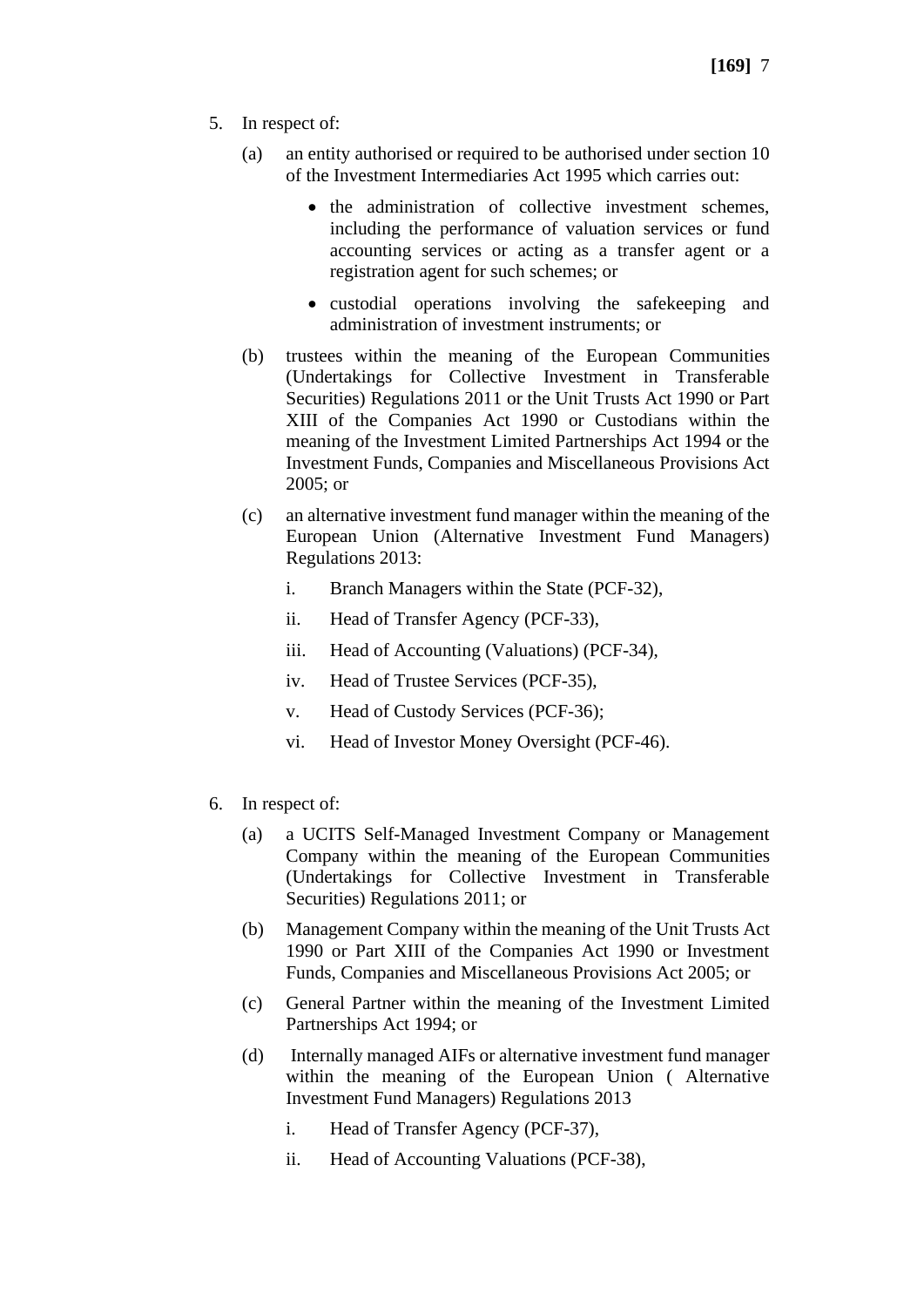- iii. Designated Person to whom the board of a UCITS Self Managed Investment Company or Alternative Investment Fund Manager or UCITS Management Company or a Management Company of an AIF delegate**s** the performance of any of the following managerial functions:
	- I. Designated Person with responsibility for Capital and Financial Management (PCF-39A);
	- II. Designated Person with responsibility for Operational Risk Management (PCF-39B);
	- III. Designated Person with responsibility for Fund Risk Management (PCF-39C);
	- IV. Designated Person with responsibility for Investment Management (PCF-39D);
	- V. Designated Person with responsibility for Distribution (PCF-39E);
	- VI. Designated Person with responsibility for Regulatory Compliance (PCF-39F).
- iv Head of Investor Money Oversight (PCF-46).
- 7. In respect of a Payment Institution authorised or required to be authorised under the European Communities (Payment Services) Regulations 2009 or an E-Money Institution within the meaning of the European Communities (Electronic Money) Regulations 2011:
	- (a) Branch Managers within the State (PCF-40).
- 8. In respect of a Retail Credit Firm within the meaning of the Central Bank Act 1997:
	- (a) Head of Credit (PCF-47).
- 9. In this Part, a reference to UCITS Self Managed Investment Company shall be taken to mean an investment company within the meaning of the European Communities (Undertakings for Collective Investment in Transferable Securities) Regulations 2011 which has not designated a management company.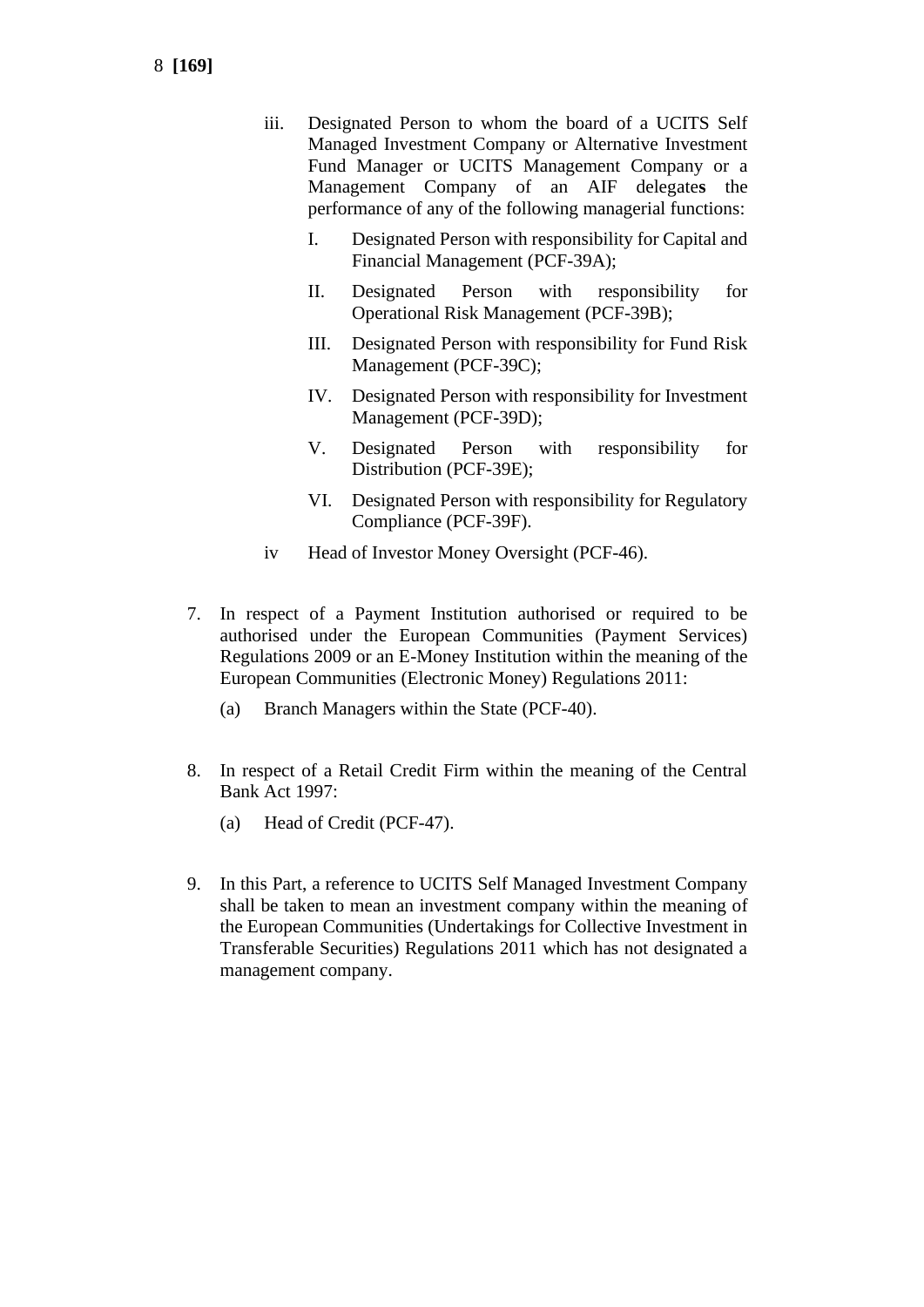#### **Part 3**

# **Pre-Approval Controlled Functions in relation to All**

# **Regulated Financial Service Providers established outside the State**

1. The manager of a branch in the State of a regulated financial service provider established in a country that is not an EEA country (PCF-41)."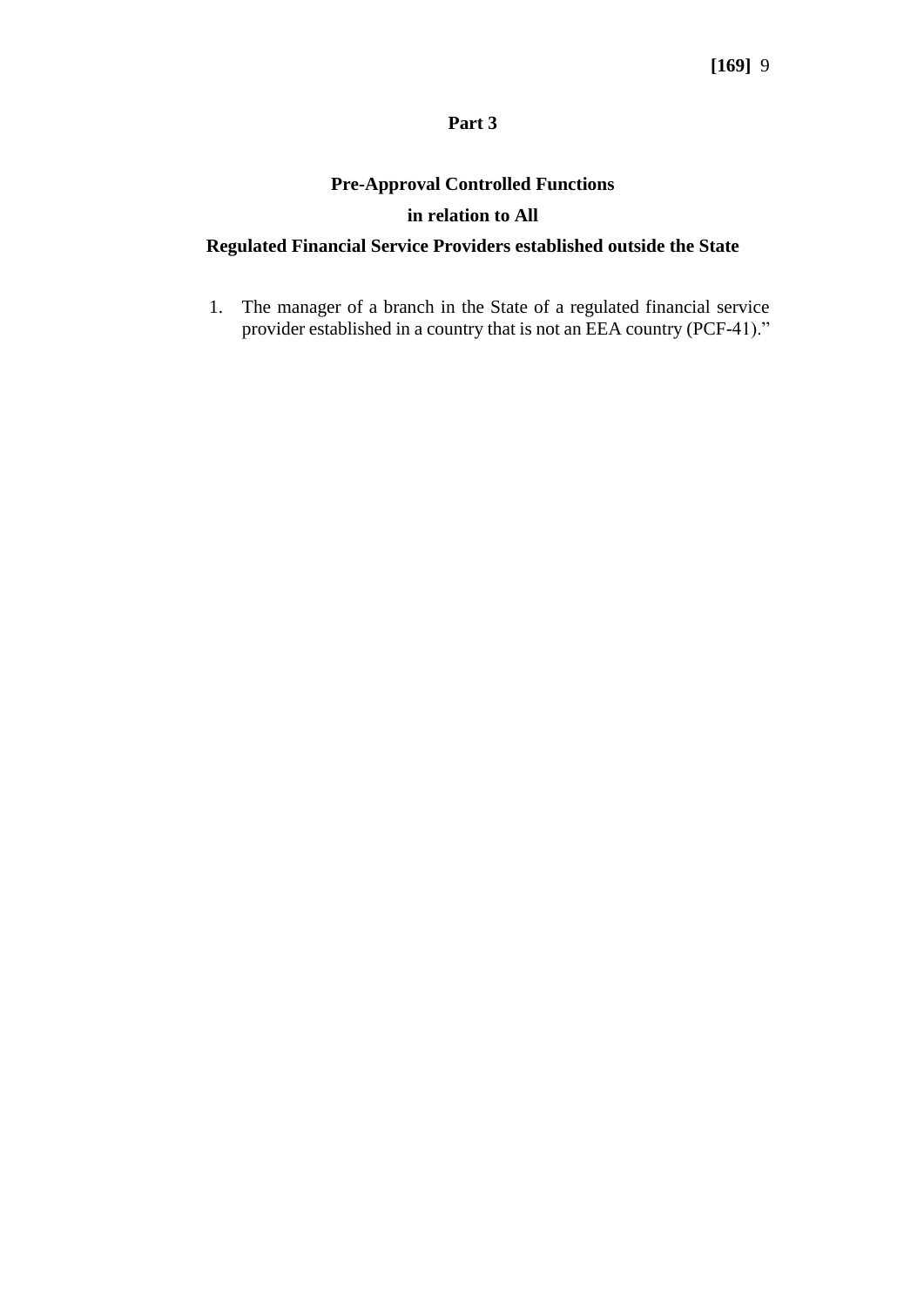#### EXPLANATORY NOTE

# (*This note is not part of the Instrument and does not purport to be a legal interpretation.*)

These Regulations amend the Central Bank Reform Act 2010 (Sections 20 and 22) Regulations 2011 (S.I. No. 437 of 2011) by the amendments to the list of pre-approval controlled functions.